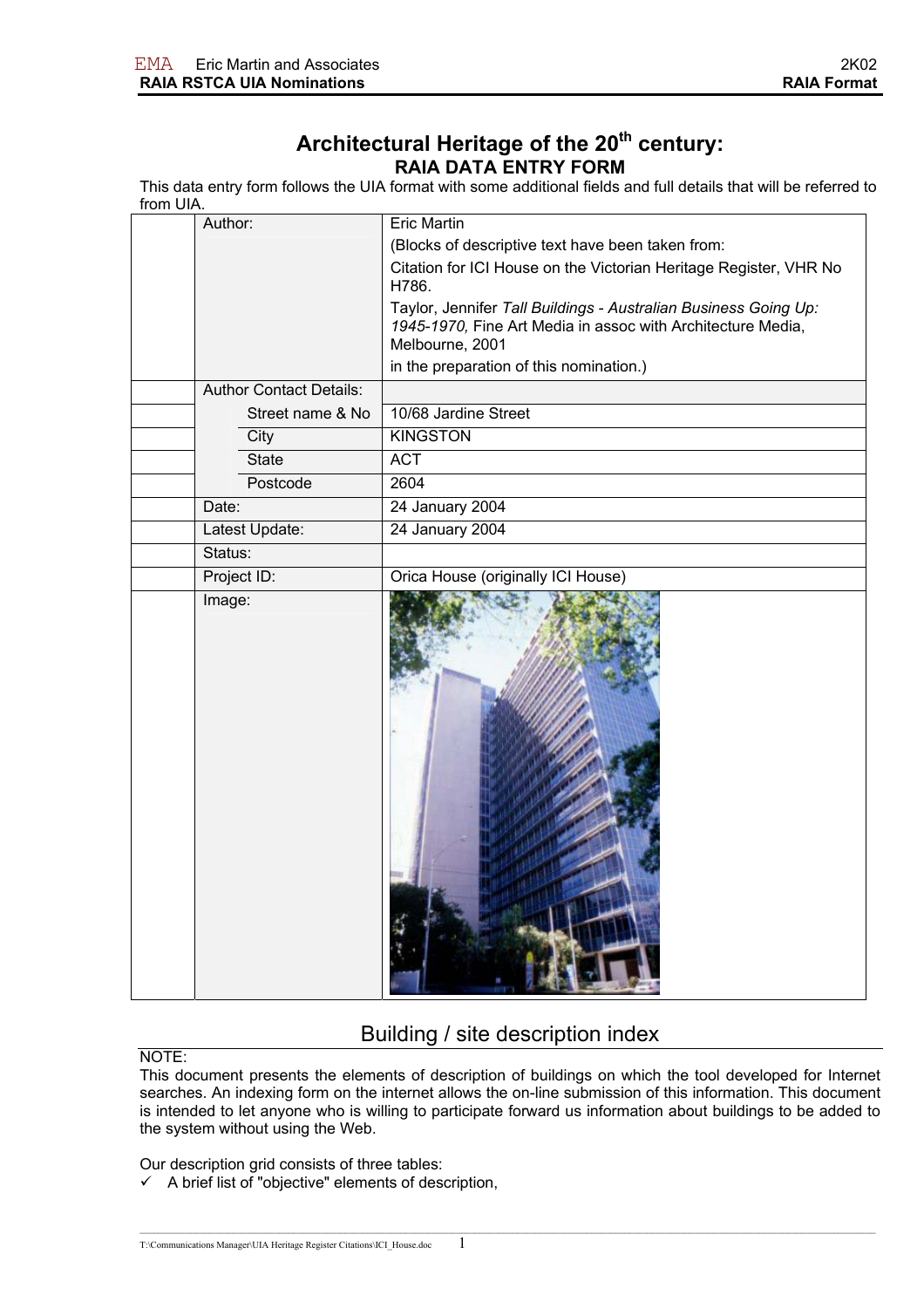- $\checkmark$  A report on the state of the building in order to point at protection needs,
- $\checkmark$  Six categories of criteria open to modification so as to bring contextual or national specificity to the fore. In this table both the criteria and their values are to be filled.

**Name of the Criteria** column indicates the name of the element of description required (example: "Date of design").

**Importance of the criteria** column lets you to point at the particularly importance of one or several elements of description of the building. You can here indicate (decreasing order A,B,C,D,E) whether an element of description appears to you as decisive in its selection for the index. Not known elements of description may of course be left empty.

| <b>RAIA DB</b><br>field | Name of the Criteria | Importance<br>of the | <b>Your Building</b> |
|-------------------------|----------------------|----------------------|----------------------|
|                         |                      | criteria             |                      |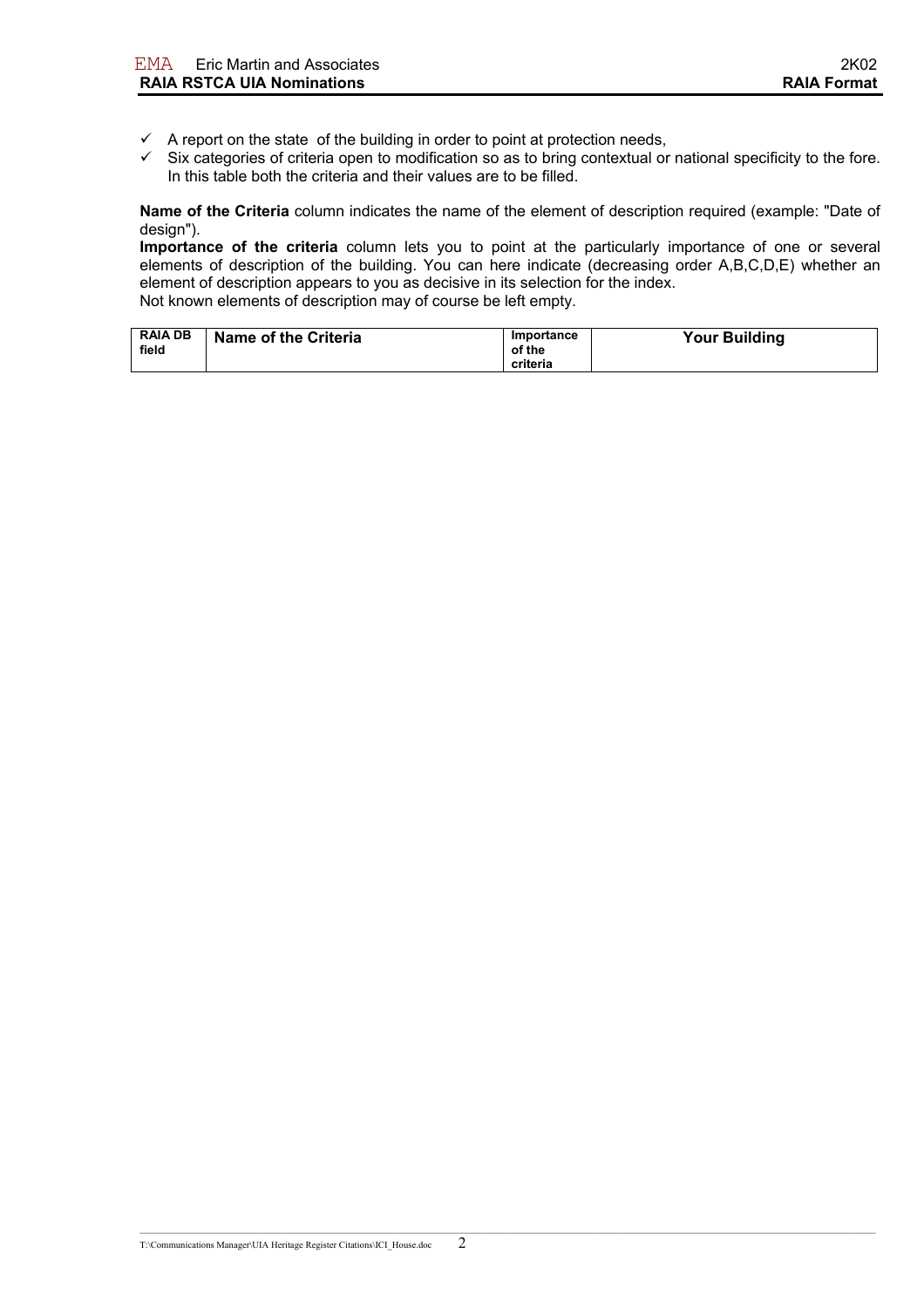| <b>RAIA DB</b><br>field | <b>Name of the Criteria</b> | Importance<br>of the | <b>Your Building</b> |
|-------------------------|-----------------------------|----------------------|----------------------|
|                         |                             | criteria             |                      |

#### **TABLE n° 1 : DESCRIPTION OF BUILDING / SITE**

|                        | MODULE 1 : IDENTITY OF THE BUILDING / SITE                  |  |                                                                                                                                                                                                                                                                                                                                                                                                                                                                                                                                        |  |
|------------------------|-------------------------------------------------------------|--|----------------------------------------------------------------------------------------------------------------------------------------------------------------------------------------------------------------------------------------------------------------------------------------------------------------------------------------------------------------------------------------------------------------------------------------------------------------------------------------------------------------------------------------|--|
| Current name           |                                                             |  | Orica House                                                                                                                                                                                                                                                                                                                                                                                                                                                                                                                            |  |
|                        | Previous or other name(s)                                   |  | ICI (Name changed to Orica in 1998)                                                                                                                                                                                                                                                                                                                                                                                                                                                                                                    |  |
| Present owner          |                                                             |  | Macquarie Bank                                                                                                                                                                                                                                                                                                                                                                                                                                                                                                                         |  |
| Status of the owner    |                                                             |  | An independent Australasian company                                                                                                                                                                                                                                                                                                                                                                                                                                                                                                    |  |
|                        | Materials and techniques                                    |  | The structure for ICI House is a rigid steel<br>frame with insitu concrete floor slabs up to the<br>fourth floor, with the remaining upper levels<br>being precast concrete floor units of inverted<br>channel sections (tubs) spanning 12ft (3.6m)<br>between steel beams. This was then topped<br>with a concrete slab. The steel frame for the<br>building was site-welded, allowing the end walls<br>to have precast concrete panels hung off them<br>and then covered by the glass-aluminium<br>curtain wall.                     |  |
|                        |                                                             |  | The glass used for the curtain wall spandrels<br>and the end walls is a dusky blue ceramic<br>enamelled glass imported from Belgium.                                                                                                                                                                                                                                                                                                                                                                                                   |  |
|                        |                                                             |  | The cladding material of the lift tower is<br>reconstructed polished granite wall slabs, the<br>first major use of this material in Australia. The<br>panels are fixed by brass bolts which pass<br>through the structural steel and are then bolted<br>into brass sockets cast into the slabs.                                                                                                                                                                                                                                        |  |
|                        |                                                             |  | The granite used is grey crushed granite from<br>Kingston, South Australia.                                                                                                                                                                                                                                                                                                                                                                                                                                                            |  |
| Description            |                                                             |  | The building is an open plan concrete encased<br>steel framed structure elevated on pilotis over<br>what was originally an open undercroft. The<br>main body of the building is clad with framed<br>glazed curtain walling. The floors of the<br>building are of precast concrete inverted<br>channel sections panels. The building is<br>comprised of 21 stories, including the ground<br>floor and two floors below ground. The service<br>core is expressed as a separate element from<br>the main glass clad body of the building. |  |
| Year of project design |                                                             |  | 1955                                                                                                                                                                                                                                                                                                                                                                                                                                                                                                                                   |  |
|                        | Year of beginning of construction                           |  | 1956                                                                                                                                                                                                                                                                                                                                                                                                                                                                                                                                   |  |
|                        | Year of end of construction                                 |  | 1958                                                                                                                                                                                                                                                                                                                                                                                                                                                                                                                                   |  |
|                        | Initial Design (if differs from<br>description) and changes |  | The initial design differed significantly from what<br>was to become the final scheme. The height<br>and postiion on site of the lift tower (20 storeys)<br>and the tower (19 storeys and roof structure)<br>were all to change. In August 1955, the<br>building had open ground space all around the                                                                                                                                                                                                                                  |  |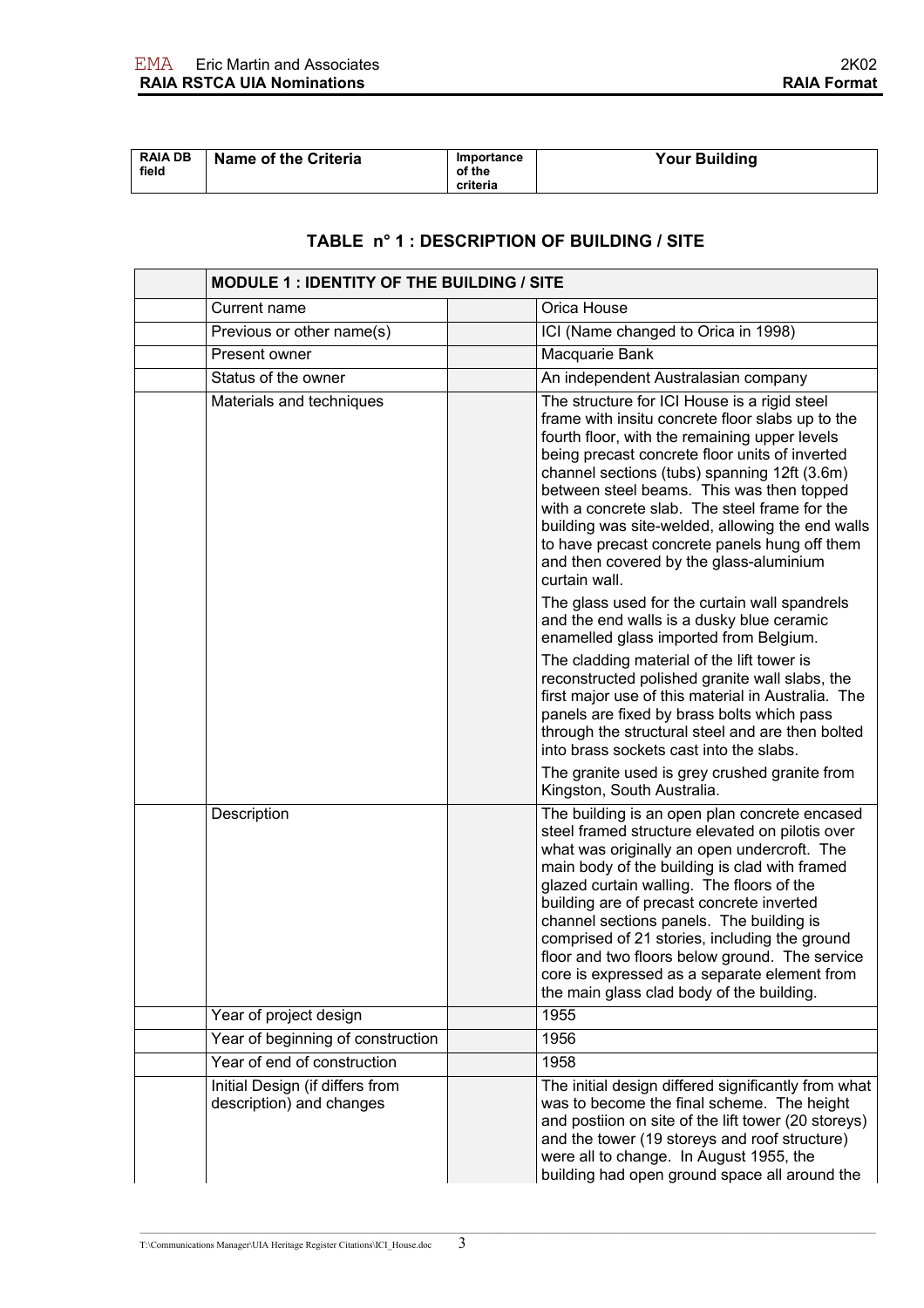|                              | base of the buildng including a 40ft (12.19m)<br>setback from its southern facade on Albert<br>Street. Within this setback was a carpark and<br>a flat-roofed canopy. At this stage the building<br>appeared to be completely glazed on three<br>sides, with the fourth being expressed as a<br>detached lift tower on the east side. The<br>building was to sit on pilotes and there was a<br>roof terrace with an open roof structure.<br>By May 1957 the prismatic slab block had been<br>shifted to front directly onto Albert Street. It<br>was now 21 storeys, which included a roof<br>structure. The carpark remained in its original<br>position but was now covered by the tower slab<br>above. A major formal change was that the tall,<br>thin east and west elevations were delineated<br>as solid elements. From the north attached<br>sunshades, a landscaped garden with a<br>biomorphic sculpture located close to Nicholson<br>Street, and the lift and service tower were<br>delineated as a discrete tower block presented<br>a completely different and highly modulated<br>facade. In July 1957 the east and west end<br>walls were delineated once again as glass, as<br>the precast panels were covered by the blue<br>glazed skin. The ground floor was a carefully<br>designed garden including sculpture and space<br>for visitors cars. The building included a new<br>corporate foyer. |
|------------------------------|---------------------------------------------------------------------------------------------------------------------------------------------------------------------------------------------------------------------------------------------------------------------------------------------------------------------------------------------------------------------------------------------------------------------------------------------------------------------------------------------------------------------------------------------------------------------------------------------------------------------------------------------------------------------------------------------------------------------------------------------------------------------------------------------------------------------------------------------------------------------------------------------------------------------------------------------------------------------------------------------------------------------------------------------------------------------------------------------------------------------------------------------------------------------------------------------------------------------------------------------------------------------------------------------------------------------------------------------------------------------------------------------------------------------|
| Documentation and References | Citation for ICI House on the Victorian Heritage<br>Register, VHR No H786.<br>"ICI House Melbourne" in Architecture in<br>Australia, September 1959<br>Goad, Philip Ed, Judging Architecure, RAIA,<br>2003<br>Taylor, Jennifer Tall Buildings Australian<br>Business Going Up: 1945-1970, Fine Art Media<br>in assoc with Architecture Media, Melbourne,<br>2001                                                                                                                                                                                                                                                                                                                                                                                                                                                                                                                                                                                                                                                                                                                                                                                                                                                                                                                                                                                                                                                    |

| <b>MODULE 2: BUILDING / SITE LOCALISATION</b>      |                                                |
|----------------------------------------------------|------------------------------------------------|
| Postal Address: street, n°                         | 1-4 Nicholson Street and 510-532 Albert Street |
| Postal Address: town/suburb                        | <b>EAST MELBOURNE</b>                          |
| Postal Address: Postal code                        | 3000                                           |
| Urban centre/city                                  | <b>MELBOURNE</b>                               |
| Canton (Local Government area)                     | Melbourne City                                 |
| Region (State)                                     | Victoria                                       |
| Country                                            | Australia                                      |
| Regional Context (ex:<br>Mediterranean basin, etc) | Port Philip Bay, Victoria, Australia           |
| Continent                                          | Australia                                      |
| Urban context (ex: Port, new<br>town, etc          | Capital city of Victoria, port.                |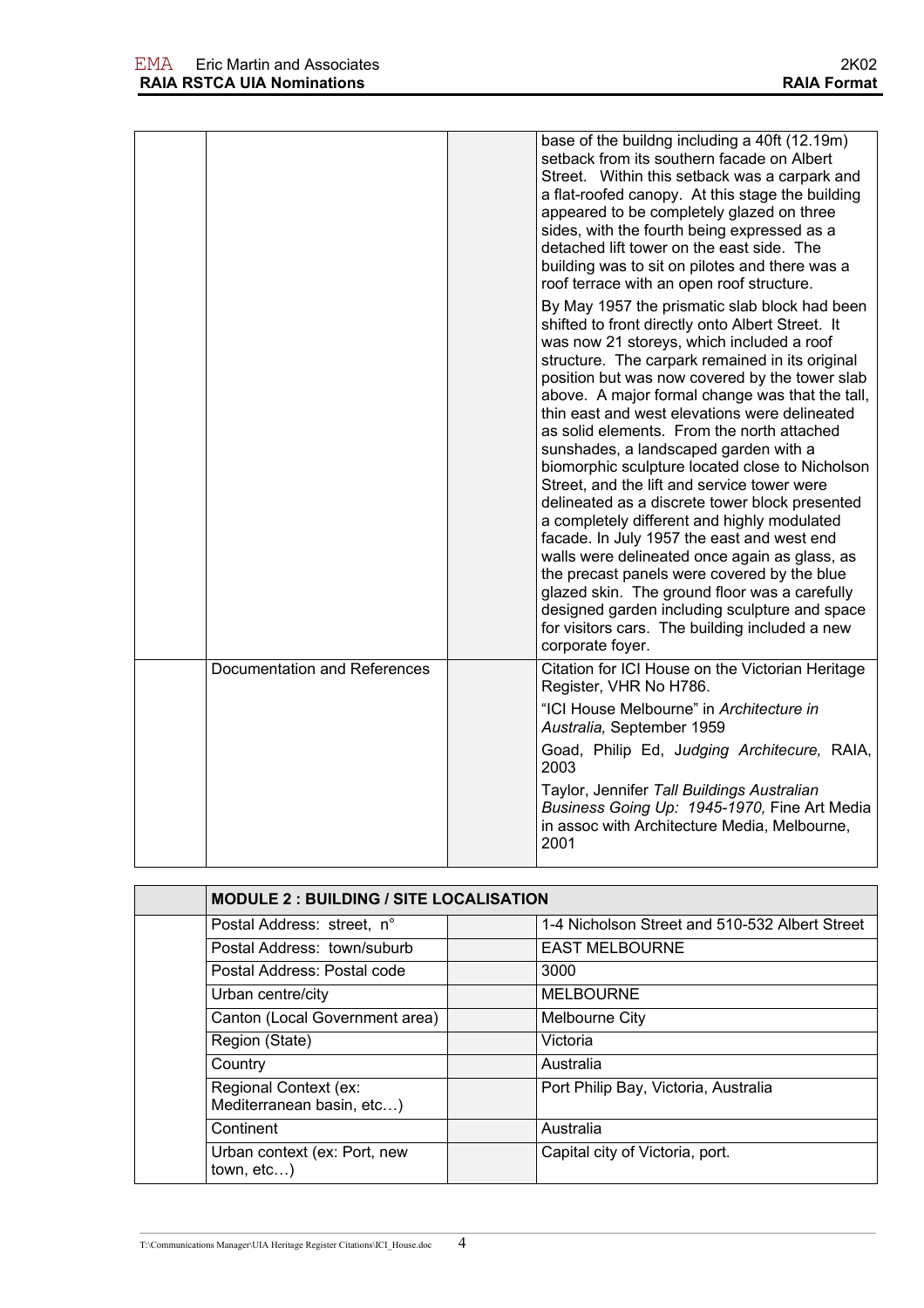| <b>MODULE 3 : AUTHORS</b>                                                    |                                                                                                                                                                                                                                                                                                                                                                                                                                                                           |  |  |
|------------------------------------------------------------------------------|---------------------------------------------------------------------------------------------------------------------------------------------------------------------------------------------------------------------------------------------------------------------------------------------------------------------------------------------------------------------------------------------------------------------------------------------------------------------------|--|--|
| <b>Project Design:</b>                                                       |                                                                                                                                                                                                                                                                                                                                                                                                                                                                           |  |  |
| Name, first name, (dates), job,<br>country of origin                         | Sir Walter Osborn McCutcheon (1899-1983)<br>was the team and design leader of the team in<br>Bates Smart and McCutcheon, Born<br>Melbourne, Australia 1899. McCutcheon had<br>designed AMP House, Collins Street in 1929-<br>31, Buckley and Nunn Store, Bourke Street in<br>1933, ICI's research laboratories in Deer Park<br>in 1956, Wilson Hall, University of Melbourne<br>1952 and MLC buildings in many cities in the<br>1950s.                                    |  |  |
| Information on the author / the<br>team                                      | The team was a group of architects and<br>structural engineers from within BSM. Two<br>other of BSM's five partners were directly<br>involved. H Selwyn Bates dealt with client and<br>administrative matters. Douglas Gardiner,<br>architect and technician was the detail and<br>documentation partner.<br>See also<br>http://www.asap.unimelb.edu.au/bsparcs/biogs/<br>P003760b.htm<br>http://www.austehc.unimelb.edu.au/tia/scripts/ti<br>a-dynindex.php3?EID=P003760 |  |  |
| <b>Engineering:</b>                                                          |                                                                                                                                                                                                                                                                                                                                                                                                                                                                           |  |  |
| Name, first name, (dates), job,<br>country of origin                         | Engineering associate in BSM was Harvey H<br>Brown a structural engineer who was the<br>engineering contributor to the cumulative<br>technical success of the office's high rise<br>construction techniques after his appointment<br>as associate partner in 1951                                                                                                                                                                                                         |  |  |
| <b>Mechanical consultants</b>                                                | <b>W E Bassett and Associates</b>                                                                                                                                                                                                                                                                                                                                                                                                                                         |  |  |
| <b>Electrical consultants</b>                                                | Julius Poole and Gibson                                                                                                                                                                                                                                                                                                                                                                                                                                                   |  |  |
| <b>Construction:</b><br>Name, first name, (dates), job,<br>country of origin | E A Watts Pty Ltd                                                                                                                                                                                                                                                                                                                                                                                                                                                         |  |  |
| <b>Garden Design</b><br>Name, first name, (dates), job,<br>country of origin | The garden, its water feature and fountain, all of<br>which remain intact, were the result of a<br>collaboration between the architects, landscape<br>architect John Stevens and sculptor Gerald<br>Lewers, whose fountain sculpture is an intrinsic<br>feature of the garden.                                                                                                                                                                                            |  |  |
| Information on the author / the<br>team                                      |                                                                                                                                                                                                                                                                                                                                                                                                                                                                           |  |  |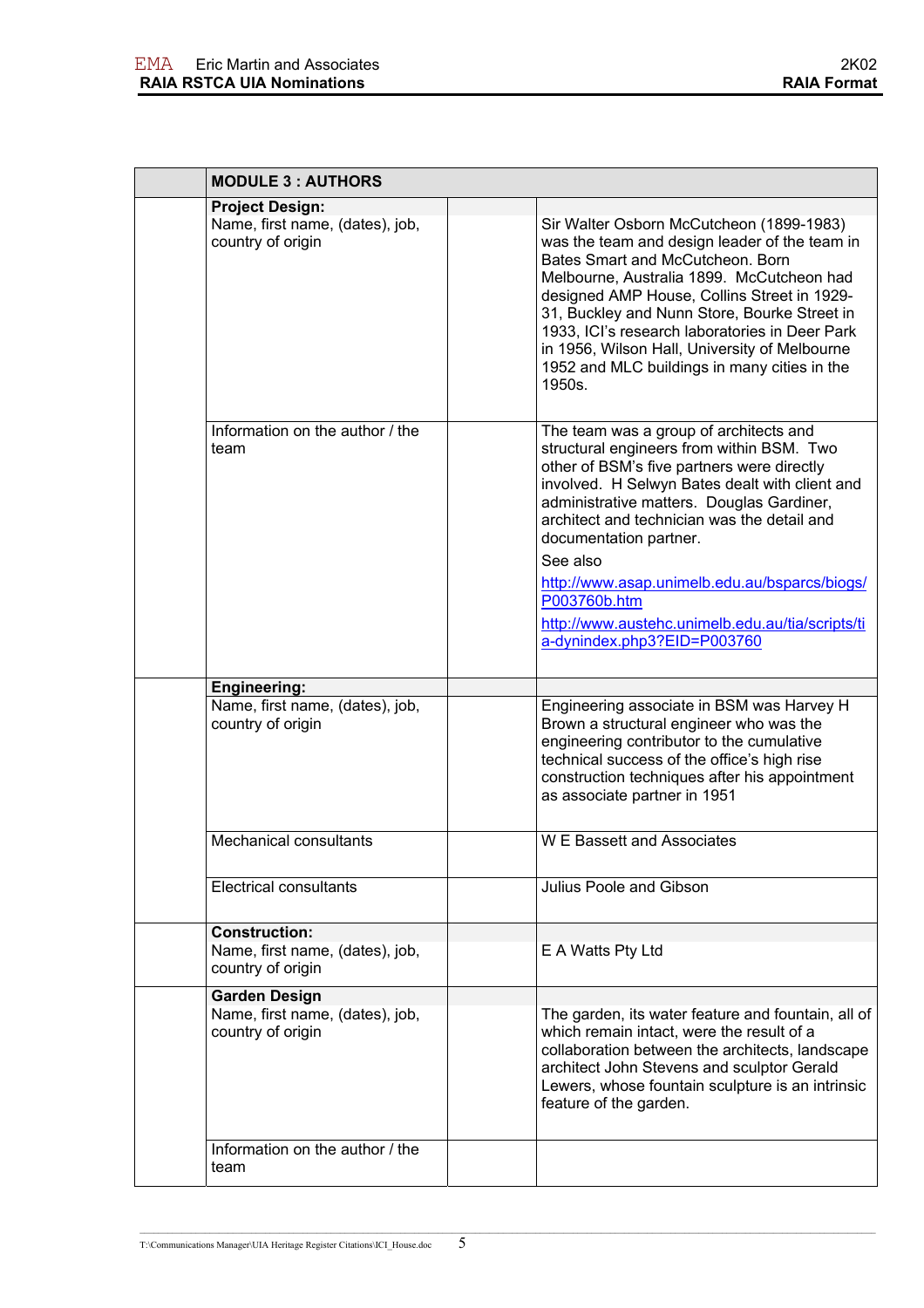| <b>Contracting Authority:</b>           |                                                                                            |
|-----------------------------------------|--------------------------------------------------------------------------------------------|
| Name, first name, (dates), job,         | ICI (Imperial Chemical Industries) an                                                      |
| country of origin                       | independent company. Chairman in the 1950s<br>who initiated the building was Kenneth Begg. |
| Information on the author / the<br>team | See also www.orica.com/business                                                            |
| <b>MODULE 4: TYPOLOGY</b>               |                                                                                            |
| Type (single building/complex)          | Single building                                                                            |
| Initial use                             | <b>Commercial offices</b>                                                                  |
| Present use                             | Commercial offices                                                                         |
| Planned use)                            | Commercial offices                                                                         |
| <b>Architectural Style</b>              | Mid-Twentieth Century (1940-60) International<br><b>Style</b>                              |

| <b>MODULE 5: EVALUATION (Analysis of significance)</b> |                                                                                                                                                                                                                                                                                                                                                                                                                                                                                                                                                                                                                                                                                      |
|--------------------------------------------------------|--------------------------------------------------------------------------------------------------------------------------------------------------------------------------------------------------------------------------------------------------------------------------------------------------------------------------------------------------------------------------------------------------------------------------------------------------------------------------------------------------------------------------------------------------------------------------------------------------------------------------------------------------------------------------------------|
| <b>Background</b>                                      | The design ICI House illustrates a tendency in<br>Melbourne between 1890 and 1960 to<br>inventively blend, assimilate and reformulate<br>international ideas with local concerns. The<br>war-induced overlay of industrial imperatives in<br>construction, delivery and an aesthetic of<br>repetitive efficiency was enthusiastically<br>embraced. Internally, industrially produced<br>surfaces and veneers and individually<br>commissioned artworks replaced<br>embellishment by craft.                                                                                                                                                                                           |
| <b>Technical</b>                                       |                                                                                                                                                                                                                                                                                                                                                                                                                                                                                                                                                                                                                                                                                      |
| Comments/Evaluation                                    | ICI House demonstrates considerable<br>advancements in local construction techniques.<br>These include the framed glazed curtain walls<br>and innovative use of concrete, including<br>precast reinforced units as floor and spandrel<br>members. The division of the glazed offices<br>from the solidly clad service tower was among<br>the first in the world.<br>From its completion in November 1958 until<br>1961 it was the tallest building in Australia.<br>While curtain walling had previously been used<br>to a small degree on facades in Melbourne, its<br>use on ICI House was especially important in<br>that the whole main body of the building is clad<br>with it. |
|                                                        | At the time of construction it was believed that<br>the east elevation of ICI House was the largest<br>area of enamelled glass in the world.<br>The reconstructed polished granite on the lift<br>tower was the first major use of this material in                                                                                                                                                                                                                                                                                                                                                                                                                                  |
|                                                        | Australia<br>The ICI building's curtain wall was proposed 2.5<br>years after the Skidmore Owings and Merrill<br>Lever House in New York and was                                                                                                                                                                                                                                                                                                                                                                                                                                                                                                                                      |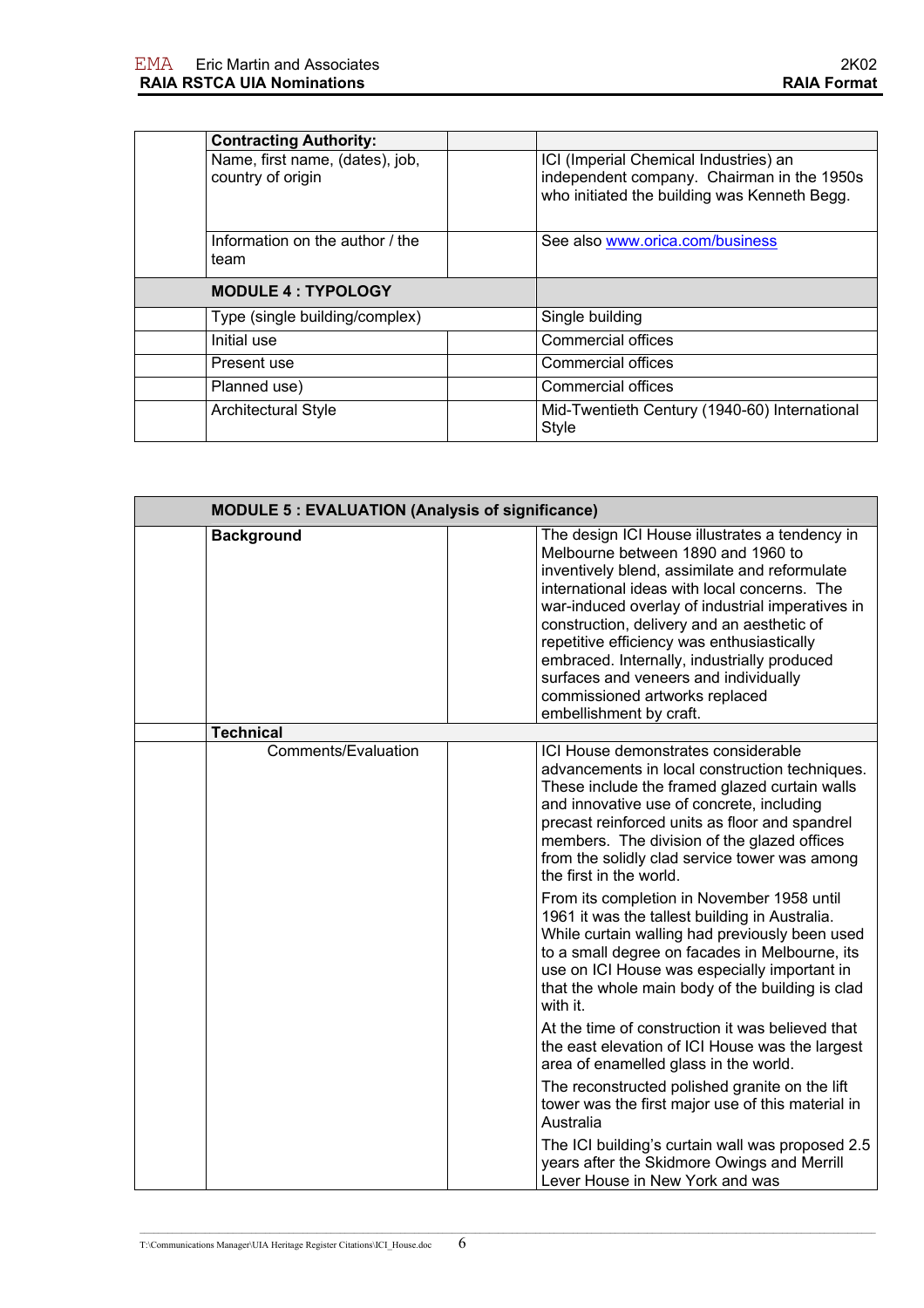|                                          | internationally amongst the first of these new<br>corporate towers.                                                                                                                                                                                                                                                                                                                                                                                                                                                                                                                                         |
|------------------------------------------|-------------------------------------------------------------------------------------------------------------------------------------------------------------------------------------------------------------------------------------------------------------------------------------------------------------------------------------------------------------------------------------------------------------------------------------------------------------------------------------------------------------------------------------------------------------------------------------------------------------|
|                                          | Other curtain wall buildings prior to this or at the<br>same time are the United Nations Secretariat<br>1947-50, Lake Shaw Drive Apartments 1948-<br>51, Seagram Building 1954-58, Inland Steel<br>Building 1955-58 which has a separate service<br>core as does ICI, Chase Manhattan Bank 1955-<br>61, and although not high-rise General Motors<br>technical Centre 1948-56.                                                                                                                                                                                                                              |
|                                          | Another interesting building that was flush<br>glazed and appeared as if a curtain wall is the<br>Equitable Life Insurance Building, Portland,<br>1944-47.                                                                                                                                                                                                                                                                                                                                                                                                                                                  |
| <b>Social</b>                            |                                                                                                                                                                                                                                                                                                                                                                                                                                                                                                                                                                                                             |
| Comments/Evaluation                      | The social aspects related to the technical and<br>aesthetic values and the ground floor public<br>space.                                                                                                                                                                                                                                                                                                                                                                                                                                                                                                   |
| <b>Aesthetic</b>                         |                                                                                                                                                                                                                                                                                                                                                                                                                                                                                                                                                                                                             |
| <b>Comments/Evaluation</b>               | At its time it was a modernist aesthetic not of<br>cubist abstraction but one of system building,<br>repetition and modular planning and one in<br>which the glass curtain wall modulated by<br>aluminium framing was found to be the thinnest,<br>lightest and most efficiently erected skin.                                                                                                                                                                                                                                                                                                              |
|                                          | No other building of its time could match the<br>comprehensive resolution of glass curtain wall,<br>landscaped garden and plaza, interior fitout and<br>distinctive urban setting.<br>From its opening ICI House was hailed as the<br>most accomplished glass tower in Australia in<br>the 1950's.                                                                                                                                                                                                                                                                                                          |
|                                          |                                                                                                                                                                                                                                                                                                                                                                                                                                                                                                                                                                                                             |
| <b>Contextual</b>                        |                                                                                                                                                                                                                                                                                                                                                                                                                                                                                                                                                                                                             |
| Comments/Evaluation                      | ICI House was a major architectural statement<br>which contributed to Melbourne's position as a<br>participant in innovative world architecture in<br>the 1950's. Its design follows continued<br>developments in international style modernism<br>and such as the Ministry of Education and<br>Health, Rio De Janeiro by Niemeyer and Costa,<br>1937-43, Lever House, New York by Skidmore,<br>Owings and Merrill, 1952 and The United<br>Nations Secretariat, new York by Wallace<br>Harrison, 1953.<br>ICI represents the development of a typology of<br>high rise glass curtain wall office buildings. |
|                                          |                                                                                                                                                                                                                                                                                                                                                                                                                                                                                                                                                                                                             |
| <b>Historical</b><br>Comments/Evaluation | ICI House was a landmark in the planning of<br>the City of Melbourne. The building was more<br>than double the previous height restriction<br>enforced in Victoria and the design was<br>permitted under the Uniform Building<br>Regulations changes in 1955 because the site<br>coverage was examined as a percentage of the<br>total site area. This led to plot ratio<br>determinations for city sites and the eventual                                                                                                                                                                                  |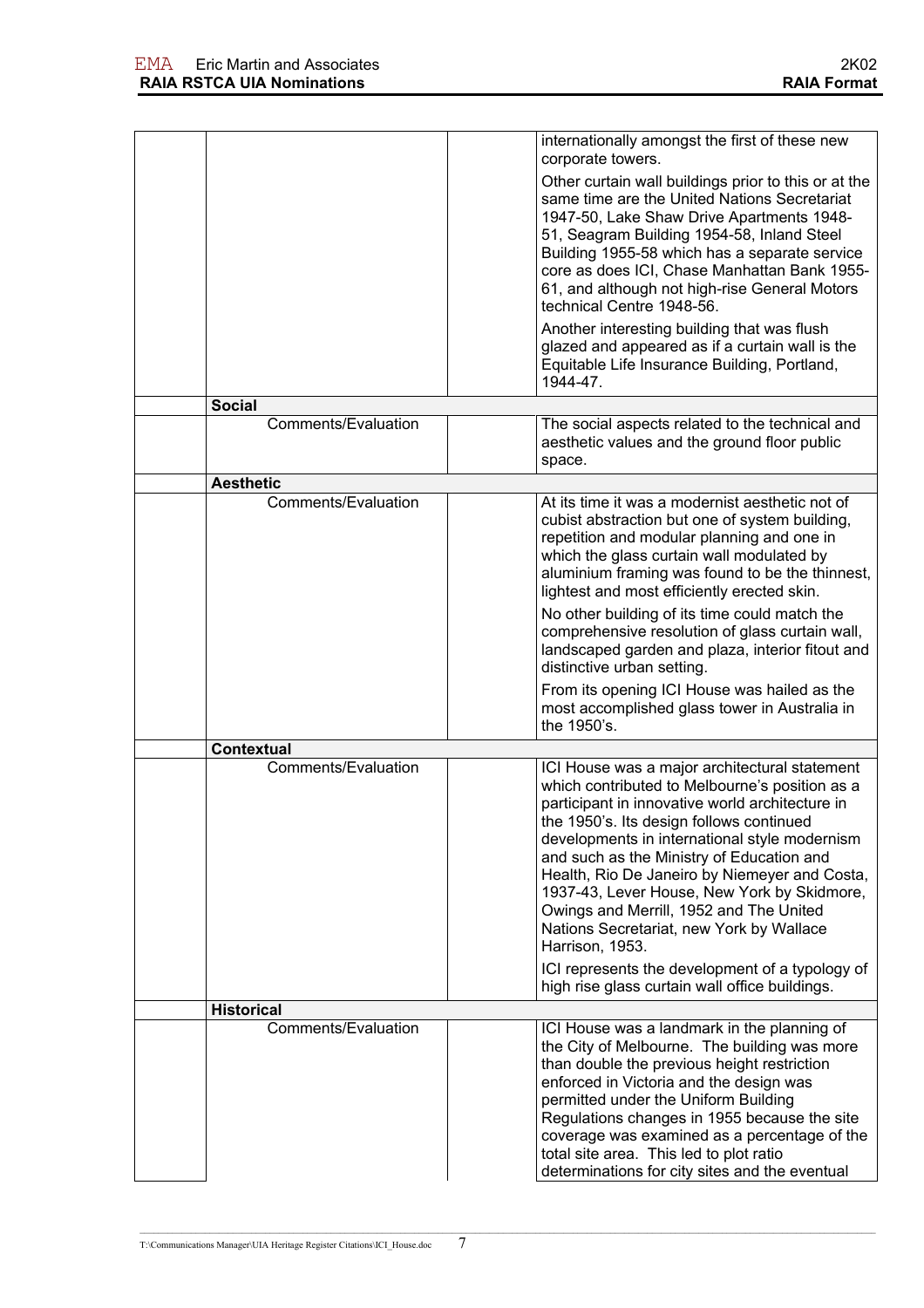|                             | redefinition of the central Melbourne skyline.<br>The garden (along with its component parts i.e.:<br>the Lewers fountain and the water feature) is of<br>significance due to its role in determining the<br>plot ratio that allowed the breaking of the height<br>limit as well as defining the original formal entry<br>to the building.<br>ICI House represents architects Bates Smart<br>and McCutcheon's most refined work in their<br>typological development of the post-war glazed<br>skyscraper, and as such is a rare and surviving<br>monument to the ideals of corporate modernism<br>of the 1950's - the corporation as embodied by<br>an all-glass curtain-walled tall building - the<br>post war realisation of Ludwig Mies van der<br>Rohe's crystal skyscraper projects of the<br>1920's. Yet its architects employed an<br>aesthetic of efficiency associated with the<br>mobilisation of the construction industry, the<br>science of building systems and design through<br>teamwork - a direct product of wartime<br>experience - which followed the German<br>Expressionists' transcendental idealisation of<br>glass as the utopian material of the future. |
|-----------------------------|------------------------------------------------------------------------------------------------------------------------------------------------------------------------------------------------------------------------------------------------------------------------------------------------------------------------------------------------------------------------------------------------------------------------------------------------------------------------------------------------------------------------------------------------------------------------------------------------------------------------------------------------------------------------------------------------------------------------------------------------------------------------------------------------------------------------------------------------------------------------------------------------------------------------------------------------------------------------------------------------------------------------------------------------------------------------------------------------------------------------------------------------------------------------------------|
| <b>Originality</b>          |                                                                                                                                                                                                                                                                                                                                                                                                                                                                                                                                                                                                                                                                                                                                                                                                                                                                                                                                                                                                                                                                                                                                                                                    |
| <b>Comments/ Evaluation</b> | The building's main entry is now off Albert<br>Street through a foyer that was sympathetically<br>remodelled in 1989 by the original architects.<br>This originally was the secondary entrance<br>whereas the main entrance was through the<br>landscaped garden entered off Nicholson<br>Street.<br>The building is substantially intact externally but<br>has been refitted internally.                                                                                                                                                                                                                                                                                                                                                                                                                                                                                                                                                                                                                                                                                                                                                                                          |

| <b>AWARDS FOR EXCELLENCE</b> |  |  |     |
|------------------------------|--|--|-----|
|                              |  |  | Nil |
|                              |  |  |     |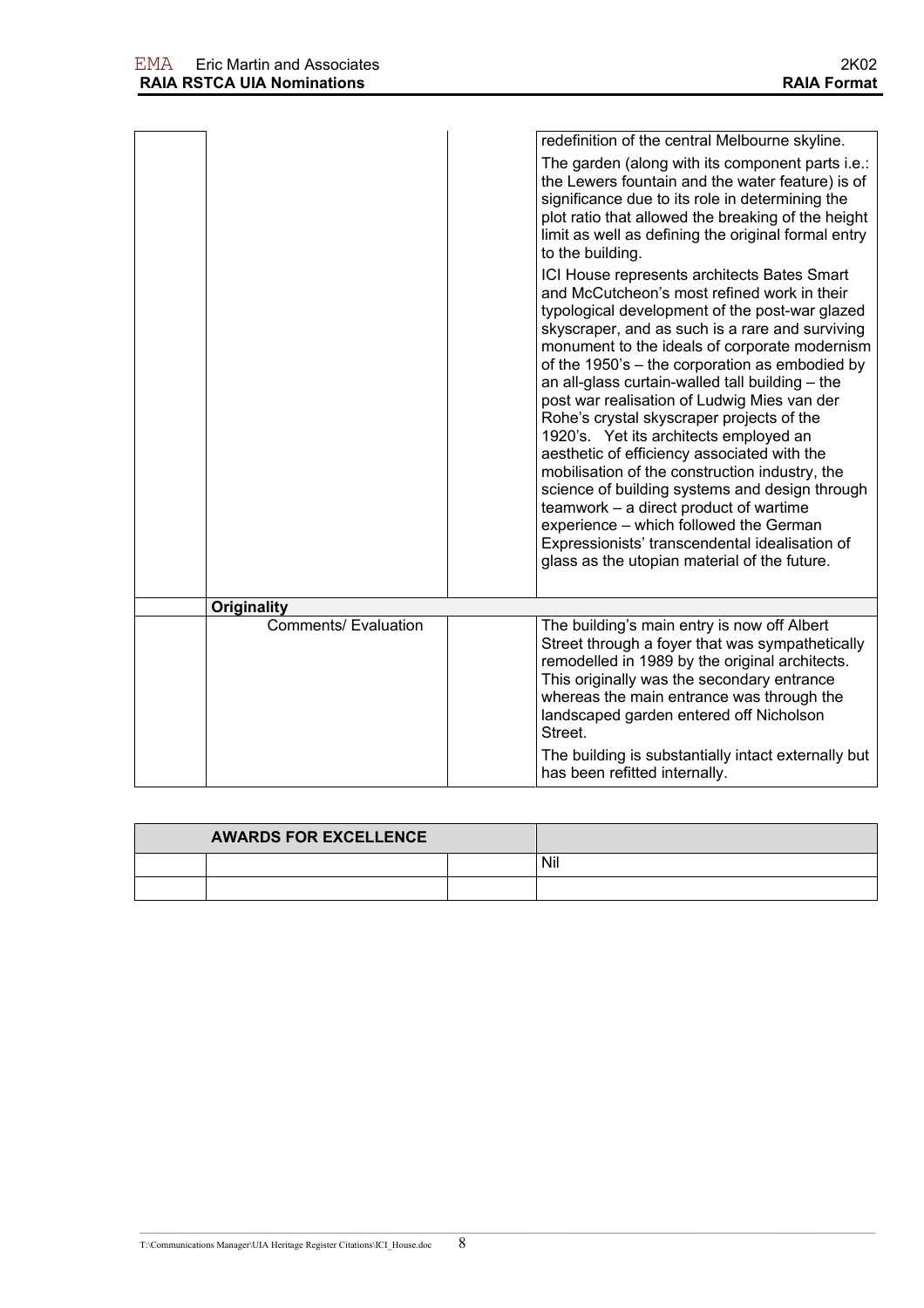### **TABLE n° 2: STATE OF BUILDING / SITE**

| <b>MODULE 1: ANALYSIS OF CURRENT STATE</b>           |  |      |
|------------------------------------------------------|--|------|
| State of building and defacement                     |  | Good |
| Evaluation of danger (decreasing<br>order A,B,C,D,E) |  |      |
| Nature of danger                                     |  | Nil  |
| Comments                                             |  |      |

| <b>MODULE 2 : PROTECTION</b>       |                                                                                   |
|------------------------------------|-----------------------------------------------------------------------------------|
| Type                               | Listed on State Heritage Register                                                 |
| Administrative level of protection | Listed as a Heritage Place but interiors are not<br>covered by Heritage Victoria. |
| Institution accountable            | Victorian Government, Heritage Victoria                                           |
| Planned restoration                | None proposed or required.                                                        |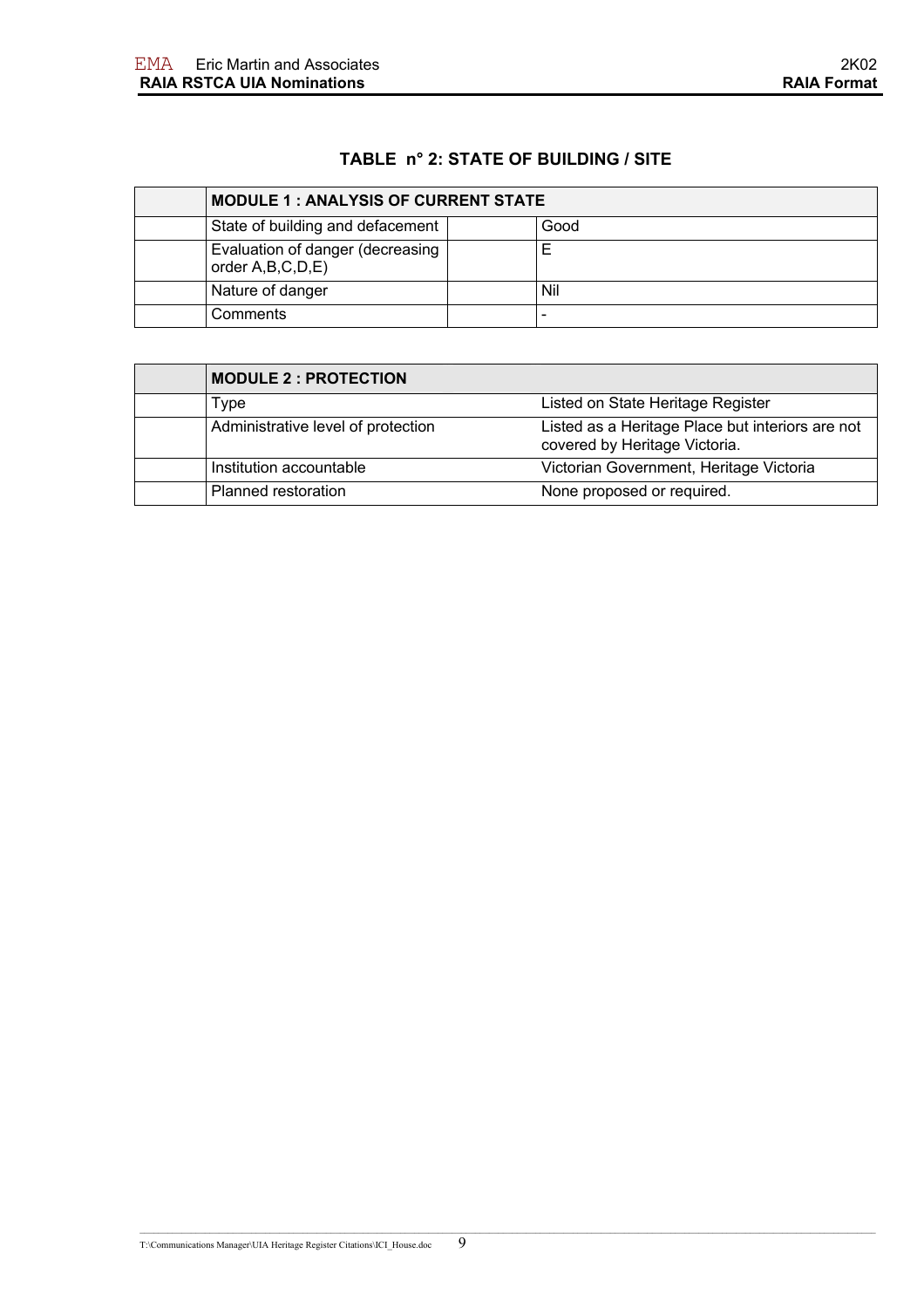To fill in this last table, two types of answers are possible:

- A description of the building according to each module's theme, or, for a sharper analysis,
- The addition of new criteria that you consider as relevant in the description of the building (examples given below). In this case the answer includes the criterion name and the value it takes for the building.

#### **TABLE n° 3 : CHARACTERISATION OF THE BUILDING / SITE (Significance of the building under the Stated Criteria)**

| <b>Categories of Criteria</b>                                                                                                                        |  |                                                                                                                                                                                                                                                                                                                                                   |
|------------------------------------------------------------------------------------------------------------------------------------------------------|--|---------------------------------------------------------------------------------------------------------------------------------------------------------------------------------------------------------------------------------------------------------------------------------------------------------------------------------------------------|
| <b>MODULE 1: PERIOD OF DESIGN /</b><br><b>CONSTRUCTION</b>                                                                                           |  |                                                                                                                                                                                                                                                                                                                                                   |
| In relation with trend it represents<br>(social, political, and aesthetic ).                                                                         |  | On its completion in 1958 the ICI Building was<br>the tallest building in Australia, the east<br>elevation had the largest area of enamelled<br>glass in the world, the use of reconstructed<br>polished granite was the first major use of this<br>material in Australia. Its curtain wall was<br>among the first corporate towers in the world. |
| <b>MODULE 2: FORMAL ARCHITECTURAL</b><br><b>VALUE</b>                                                                                                |  |                                                                                                                                                                                                                                                                                                                                                   |
| Specific formal qualities or<br>representativeness of a building in<br>relation with the trend it represents<br>(social, political, and aesthetic ). |  | ICI's modernist aesthetic is one of outstanding<br>design using system building, repetition and<br>modular planning of which the glass curtain<br>wall is a major element.                                                                                                                                                                        |
|                                                                                                                                                      |  | The other elements of the landscape garden,<br>sculpture and ground floor setting contributed<br>greatly to the high aesthetic qualities of the<br>building.                                                                                                                                                                                      |
|                                                                                                                                                      |  | No other building of its time could match the<br>comprehensive resolution of glass curtain<br>wall, landscaped garden and plaza, interior<br>fitout and distinctive urban setting.                                                                                                                                                                |
| <b>MODULE 3 : RELATION TO THE</b><br><b>LOCATION</b>                                                                                                 |  |                                                                                                                                                                                                                                                                                                                                                   |
| Spatial context of the building (global<br>or local environment)                                                                                     |  | ICI House was a major architectural statement<br>at the high eastern end of Melbourne CBD. It<br>made a dominant mark on the skyline as it<br>was the first to take advantage of greater<br>height possibilities due to revisions to the<br>Uniform Building Regulations.                                                                         |
| MODULE 4 : MONUMENTAL OR SYMBOLICAL SIGNIFICANCE                                                                                                     |  |                                                                                                                                                                                                                                                                                                                                                   |
| Value connected with history of<br>building                                                                                                          |  | The building is monumental in that it is a<br>landmark building which is a refined design of<br>a glazed curtain wall skyscraper.                                                                                                                                                                                                                 |
| <b>MODULE 5: ATYPICITY</b>                                                                                                                           |  |                                                                                                                                                                                                                                                                                                                                                   |
| Significant originality of works /<br>building                                                                                                       |  | The building was designed by Sir Walter<br>Osborn McCutcheon, director of one of<br>Australia's leading architectural practices.<br>Other key contributors were: partner Douglas<br>Gardiner (BSM) engineer Harvey H Brown<br>(BSM), Landscape Architect John Stevens<br>and Sculpture Gerald Lewers.                                             |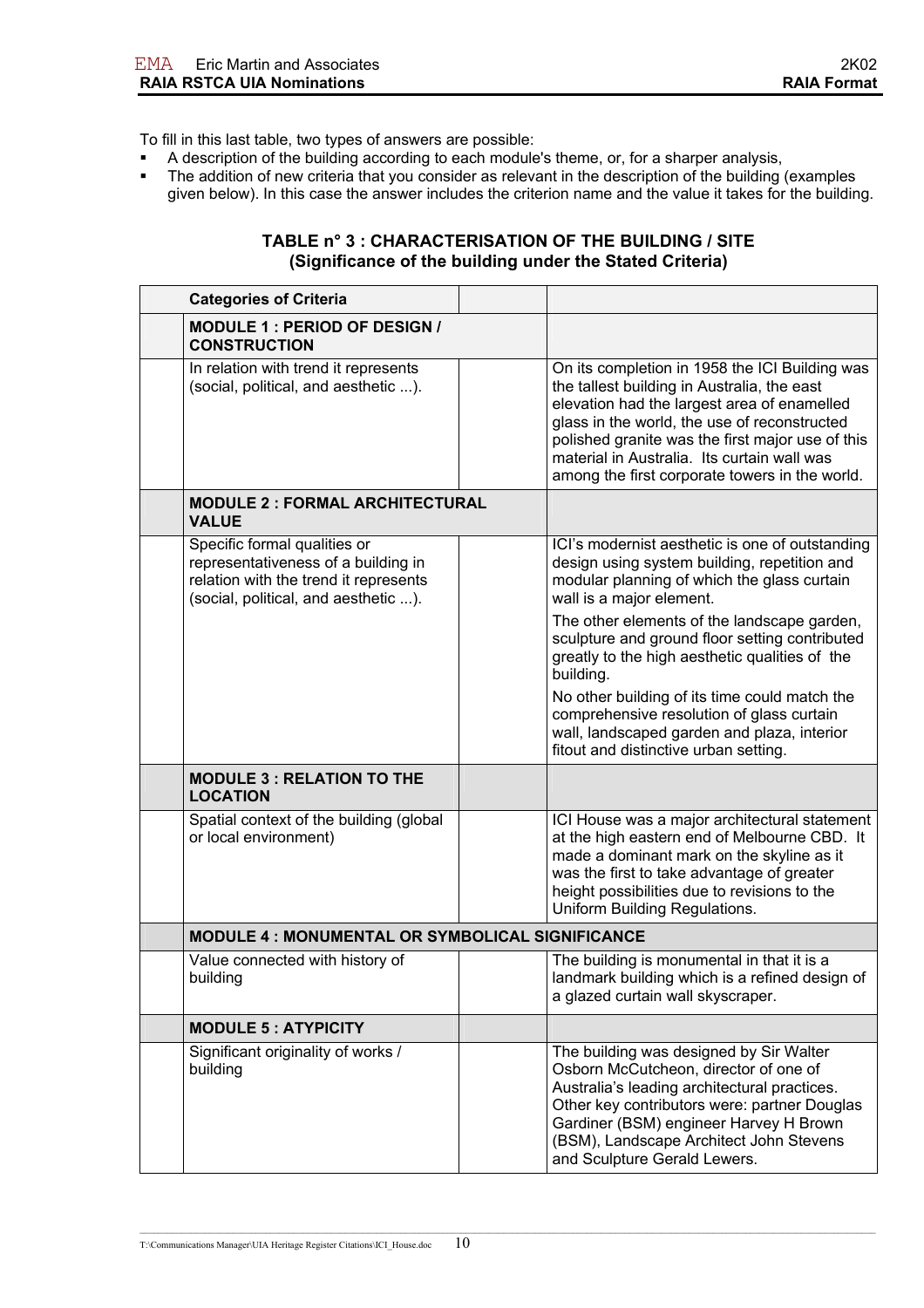|                                                             | <b>MODULE 6: CONSTRUCTION / STRUCTURE</b>                                                                                                                                                                            |  |
|-------------------------------------------------------------|----------------------------------------------------------------------------------------------------------------------------------------------------------------------------------------------------------------------|--|
| In which areas is the building a<br>forerunner or exemplary | ICI House demonstrates considerable<br>advancements for its time particularly in<br>premanufactured components including<br>framed glazed curtain walls and precast<br>reinforced concrete units including flooring. |  |

| <b>STATEMENT OF SIGNIFICANCE</b>                            |                                                                                                                                                                                                                                                                                    |
|-------------------------------------------------------------|------------------------------------------------------------------------------------------------------------------------------------------------------------------------------------------------------------------------------------------------------------------------------------|
| In which areas is the building a<br>forerunner or exemplary | ICI House is a landmark building with<br>outstanding modernist aesthetics of a glass<br>curtain wall building of the 1950s.                                                                                                                                                        |
|                                                             | At its time it was the tallest building in<br>Australia, had the largest area of enamelled<br>glass in the world and was the first major use<br>of reconstructed polished granite in Australia.                                                                                    |
|                                                             | It was innovative for its time particularly with<br>its premanufactured components including<br>framed glazed curtain wall and precast<br>reinforced concrete units including flooring.                                                                                            |
|                                                             | The building has high aesthetic appeal with its<br>ground floor and distinctive urban setting with<br>its pilotis design and plaza incorporating a<br>landscape garden and sculpture.                                                                                              |
|                                                             | The building is the major work by one of<br>Australia's leading architects, Sir Walter<br>Osborn McCutcheon with contributions by<br>architect partner Douglas Gardiner, structural<br>engineer Harvey M Brown, Landscape<br>Architect John Stevens and Sculptor Gerald<br>Lewers. |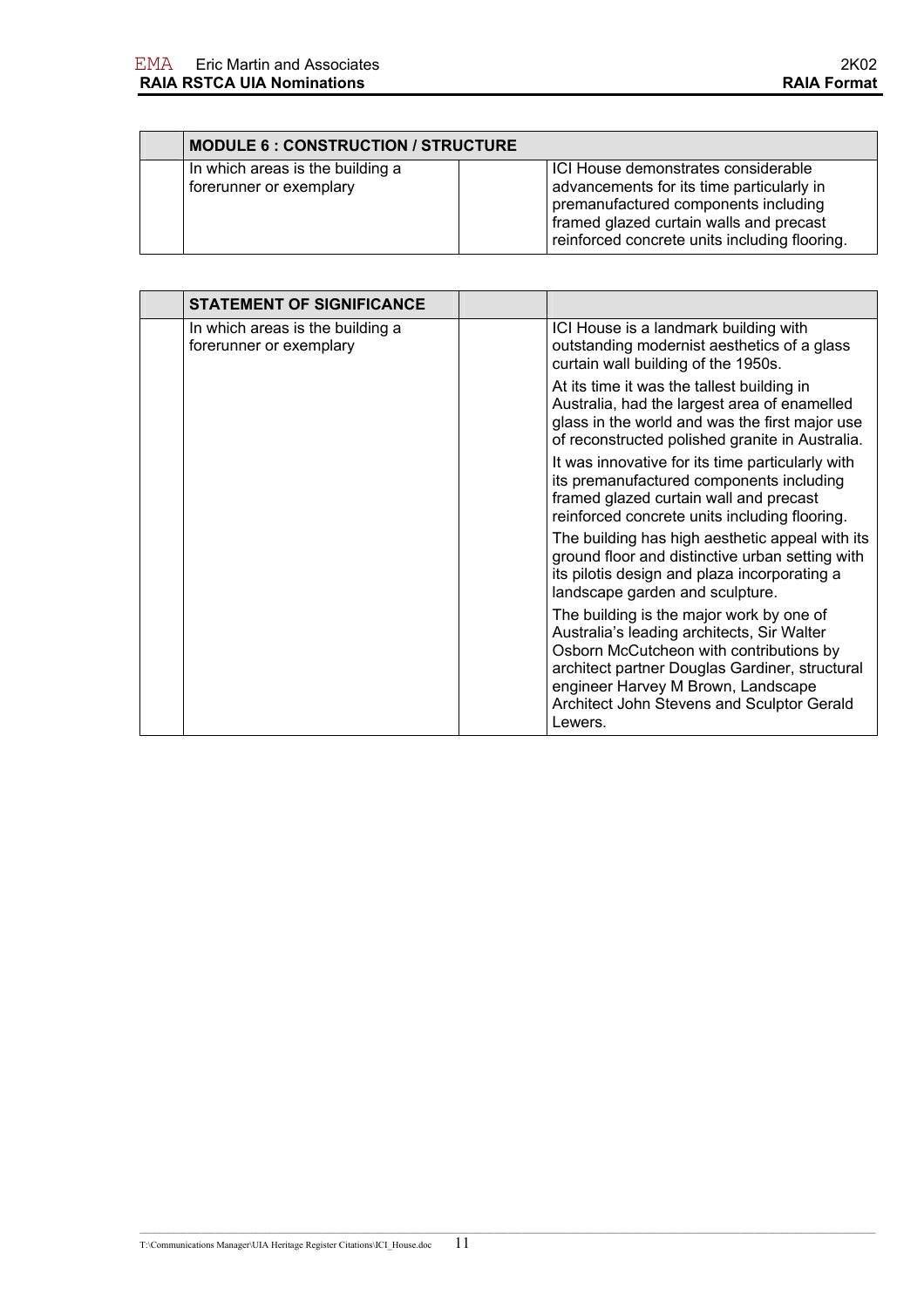| <b>IMAGE and PLAN</b> |                                                                                              |                                                                                             |                   |
|-----------------------|----------------------------------------------------------------------------------------------|---------------------------------------------------------------------------------------------|-------------------|
| Image:                |                                                                                              |                                                                                             |                   |
| Plans                 | $\begin{bmatrix} \mathbf{1} & \mathbf{1} \\ \mathbf{1} & \mathbf{1} \end{bmatrix}$<br>뵤<br>u | $\mathbf{H}^{\prime}\mathbf{H}^{\prime}=\mathbf{I}^{\prime}=\mathbf{I}^{\prime}=\mathbf{I}$ | en van<br>w<br>Ù. |